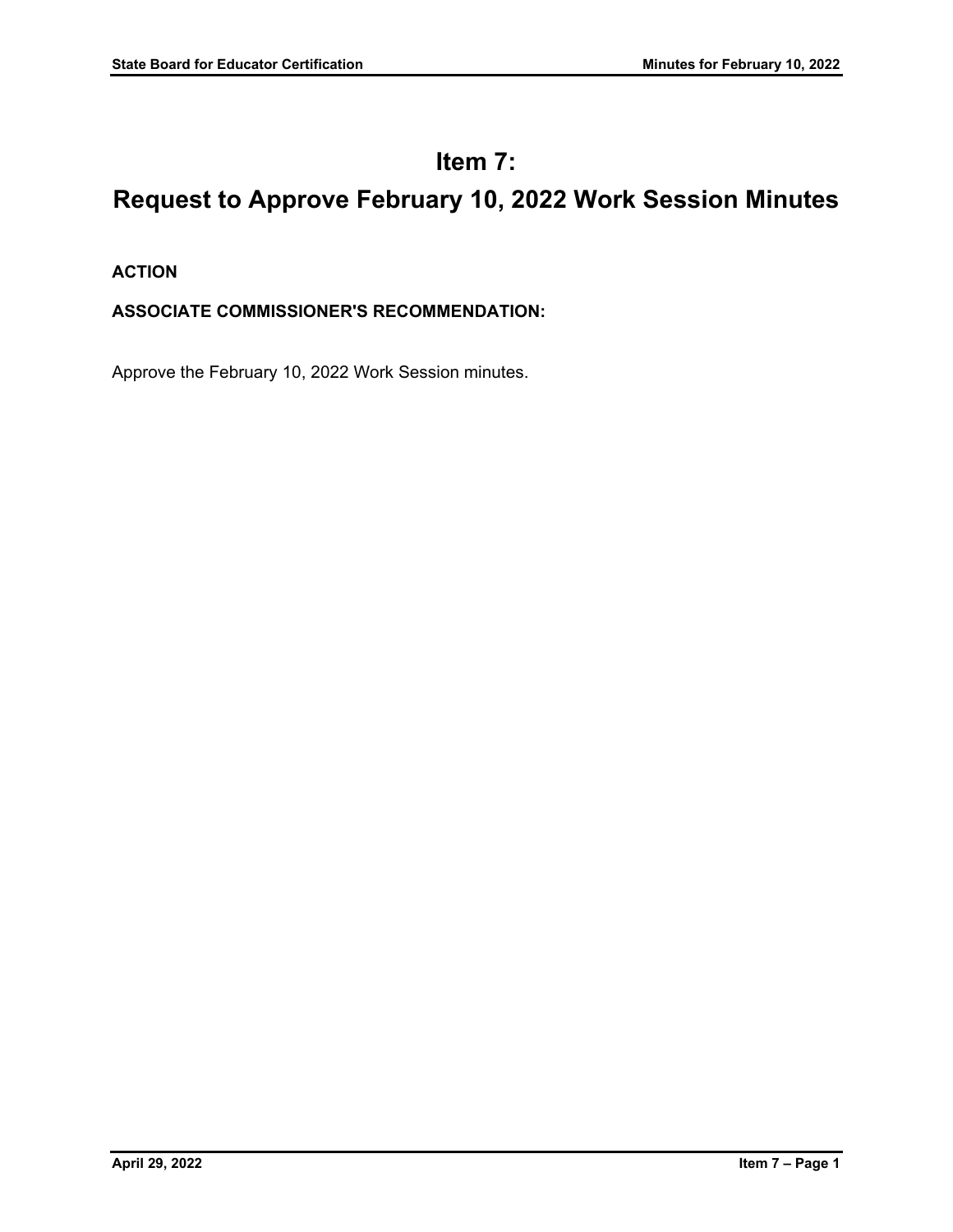## **STATE BOARD FOR EDUCATOR CERTIFICATION WORK SESSION AGENDA FEBRUARY 10, 2022 AT 2:30 PM 1701 N. CONGRESS AVE. ROOM 1-104**

#### **The Board will meet in open session and after determining the presence of a quorum, discuss the following agenda items:**

#### **1. Call to Order**

The State Board for Educator Certification (SBEC) convened its work session at 2:30 PM on Thursday, February 10, 2022.

Present: Dr. Robert Brescia, Mr. Tommy Coleman, Dr. Veronica Galvan, Ms. Bena Glasscock, Mr. Rex Gore, Ms. Julia Dvorak, Dr. John Kelly, Mr. Andrew Kim, Dr. Andrew Lofters, Ms. Kelvey Oeser, Dr. Alma Rodriguez, Ms. Jean Streepey, and Mr. Josue Tamarez Torres.

Absent: Ms. Melissa Isaacs and Ms. Courtney MacDonald.

#### **2. Welcome and Overview**

Chairman Dr. John Kelly welcomed the Board and shared the purpose of the work session.

Associate Commissioner Emily Garcia thanked the Board for their attendance and provided an overview of the work session agenda.

#### **3. Review SBEC Pedagogical Exam Requirement for Teacher Certification**

Ms. Jessica McLoughlin and Mr. DeMarco Pitre facilitated the work session.

Ms. Amy Hickman from Texas Tech University and a member of the edTPA pilot was in attendance to answer Board questions.

The Board examined the current pedagogical assessments (i.e., Pedagogy and Professional Responsibilities and edTPA).

Dr. John Kelly asked if the exam, Pedagogy and Professional Responsibilities (PPR), was sufficient to determine if candidates can demonstrate classroom teaching practices.

Ms. Bena Glasscock asked how the score is derived for the PPR exam.

Superintendent Andrew Kim asked if the PPR has a time-limit when candidates complete the exam.

Ms. Jean Streepey asked for the PPR exam's pass rate.